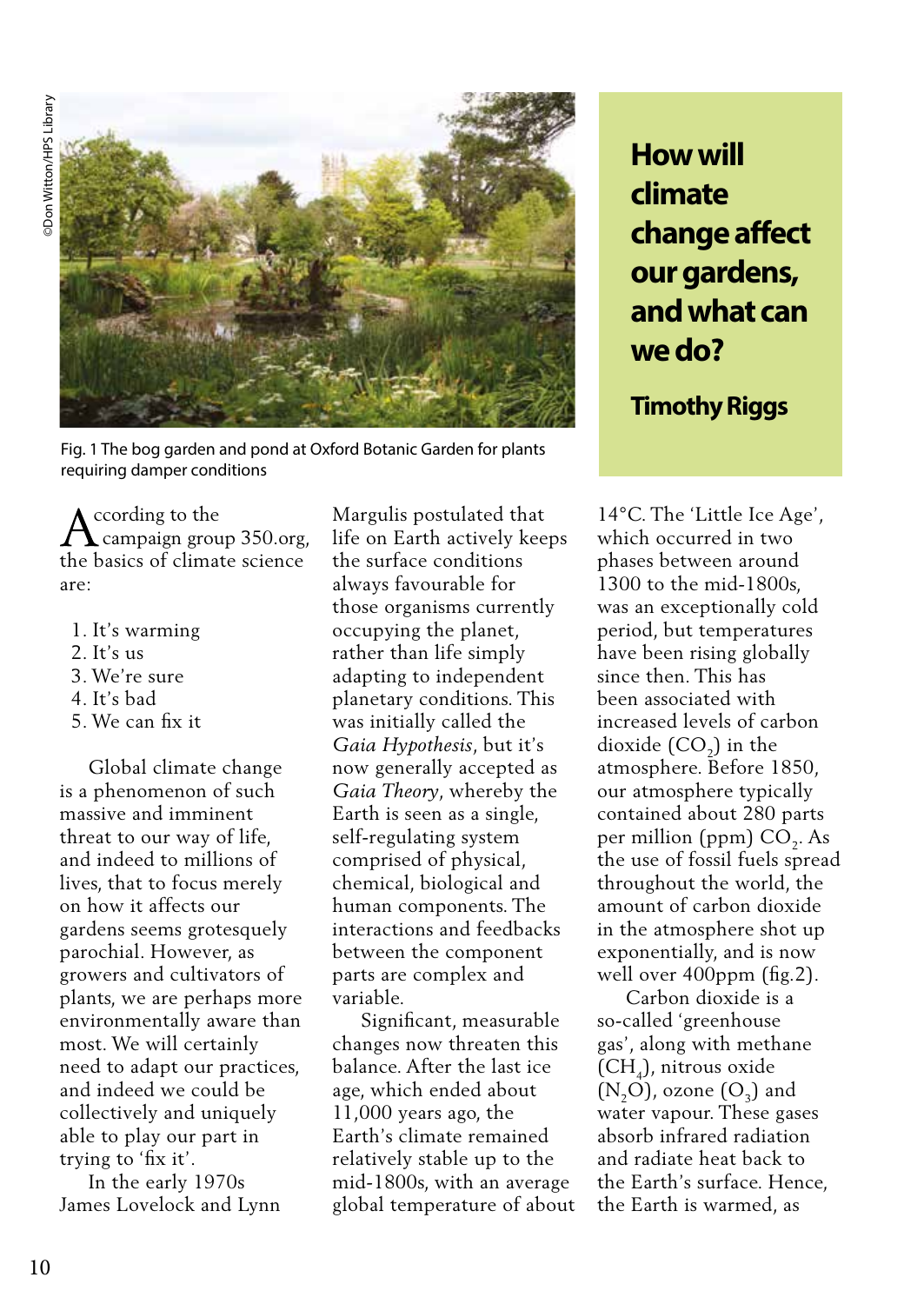happens in a greenhouse, where the sun's energy easily penetrates the glass windows, but the radiated heat generated inside is largely trapped. At current levels of greenhouse-gas emission, it is estimated that by the end of the 21st century global temperatures could increase by between 2.5 and 5°C relative to the period 1950–2005. Effects of this can become selfperpetuating, as for instance the melting of polar ice: snow-covered ice is highly reflective of solar energy back into space – the albedo effect – and therefore stays cold, but once the snow at the edges begins to melt it exposes dark ground which absorbs sunlight and therefore gets warmer and accelerates further warming. Again, there is a fear that rising temperatures will free carbon trapped in frozen soil (permafrost) in the Arctic and below Arctic lakes. Large quantities of methane, which is a more potent greenhouse gas than CO<sub>2</sub>, could be released and thus further exacerbate global warming. These are examples of positive feedback: any addition of heat from any source will be amplified.

 In the planetary carbon cycle, CO<sub>2</sub> is released into the atmosphere by animal and plant respiration, and by decay and burning of vegetation, only to be reincorporated into vegetation by



Fig. 2 Merged ice-core record of the time trend of the concentration of  $\text{CO}_{2'}$  in ppm, in air extracted from an Antarctic ice core combined with the trend based on direct atmospheric measurements.

Open Black Circles: Antarctic ice core record from Law Dome before 1958 (Macfarling Meure, *C. et al*., 2006: Geophysical Research Letters, 33.)

Closed Black Circles: Seasonally detrended arithmetic average of air measurements from Mauna Loa and the South Pole from the Scripps CO<sub>2</sub> program after and including 1958 (Scripps Institution of Oceanography at UC San Diego).

photosynthesis or absorbed by the oceans. This naturally occurs as a dynamic equilibrium, but human intervention through industry and agriculture has unbalanced the system and increased the atmospheric component. Whether the system can react sufficiently fast to restore the equilibrium will depend partly on how quickly we can stabilise and eventually reduce our emissions, but there will be a considerable lag as, although transfers of  $CO<sub>2</sub>$ to the land – predominantly by photosynthesis – are rapid, vegetation represents a relatively small sink

compared with that of the oceans, whose uptake is slow. Even if anthropogenic production stopped now, it could take thousands of years for the atmosphere and oceans to regain equilibrium.

 According to a World Resources Institute blog<sup>1</sup>, mitigation to reduce emissions as quickly as possible will still not be enough to prevent the worst impacts of climate change. We need to remove carbon from the air faster than we are putting it in and reach net-negative emissions. So far, it seems, we don't have the technology for this, so we do need to protect and encourage the natural

1 *Taking Greenhouse Gases from the Sky: 7 Things to Know About Carbon Removal*. Levin, Mulligan and Ellison, www.wri.org, March 19, 2018.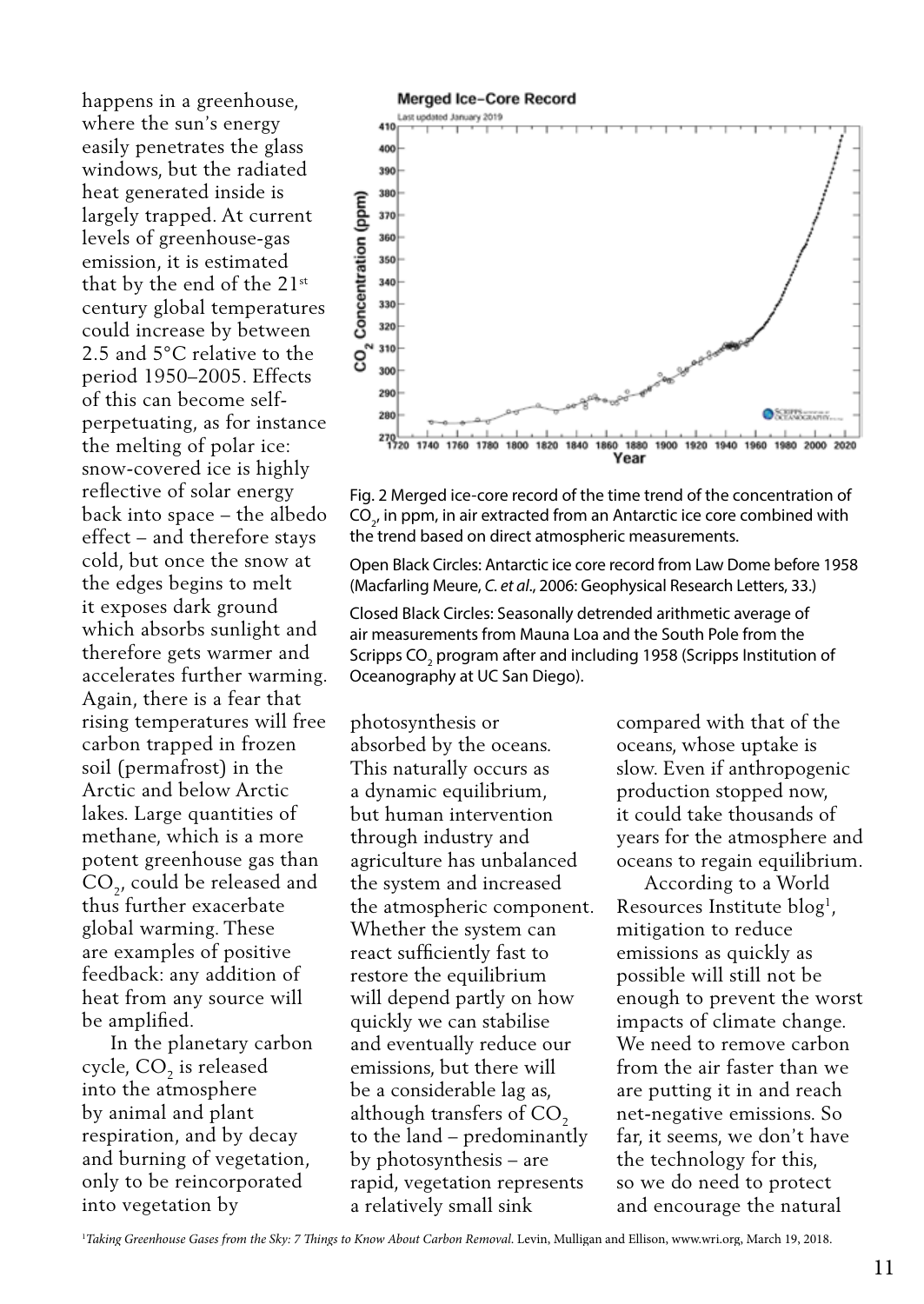

Fig. 3 A broad division of the UK into climatic regions

carbon removal processes in soils, forests and wetlands.

 The Paris Agreement on Climate Change was negotiated in 2015 by more than 190 nations and entered into force in November 2016, though the US has since withdrawn. The signatories pledged to cut carbon emissions sufficiently to limit further global temperature rise to 2°C relative to pre-industrial levels<sup>2</sup>, with a goal of  $1.5^{\circ}$ C to prevent some of the worst effects of climate change.

 Human-induced warming has already reached approximately 1°C above pre-industrial levels, but past emissions are unlikely to raise global mean temperature by more than a further 0.5°C over the next two or three decades. Therefore, if all greenhousegas emissions could be reduced to zero immediately,

overall warming would not exceed the 1.5°C target set by the Intergovernmental Panel on Climate Change (IPCC). Unfortunately, there is now considerable concern that such reductions are not happening fast enough. Even small amounts of further warming could have large effects. The latest projections suggest that at 1.5°C, 70–90% of coral reefs will suffer, but at 2°C they would be totally destroyed. Also at 2°C melting ice will raise sea levels by 10cm more than at 1.5°C – a small difference, but potentially devastating for millions of people living on vulnerable coasts.

 So, what does this mean for us in the UK? We experience a temperate *climate*, within which there is variation in local *weather* conditions. There is considerable variation in growth conditions for

plants, from west to east and south to north (see fig. 3). Coastal regions are generally milder in winter and cooler in summer; highland regions are cooler and wetter. There is also variation from year to year around these major differences. Winds are predominantly from the south-west, but the UK is affected by Arctic air from the north and tropical air from the continent (fig.4).

#### **The Gulf Stream**

As an island nation, our weather is affected by the oceans. The North Atlantic Current of the Gulf Stream brings warm surface waters northward towards the pole and helps keep Ireland and the west coast of Britain a couple of degrees warmer than the east coast. As this surface water cools in the polar Atlantic Ocean, it naturally becomes more dense and salty. It sinks, and is then carried south again at a deep level (fig. 5). There is evidence of a weakening of this system of currents by about 15% since the middle of the  $20<sup>th</sup>$  century, possibly due to melting of the Greenland Ice Sheet releasing a huge volume of fresh water and diluting the salt water so that it fails to sink, even when cooled3 . This level of change is unprecedented in the past millenium4 and its long-term effects are difficult to predict,

2 Defined as an increase in combined surface, air and sea surface temperatures averaged over the globe and a 30-year period, expressed relative to the period 1850 –1900.

3 https://www.theguardian.com/environment/2018/apr/13/avoid-at-all-costs-gulf-streams-record-weakening-prompts-warnings-global-warming?CMP=share\_btn\_link

4 Rahmstorf et al (2015) *Nature Climate Change* **5**, pp 475–480.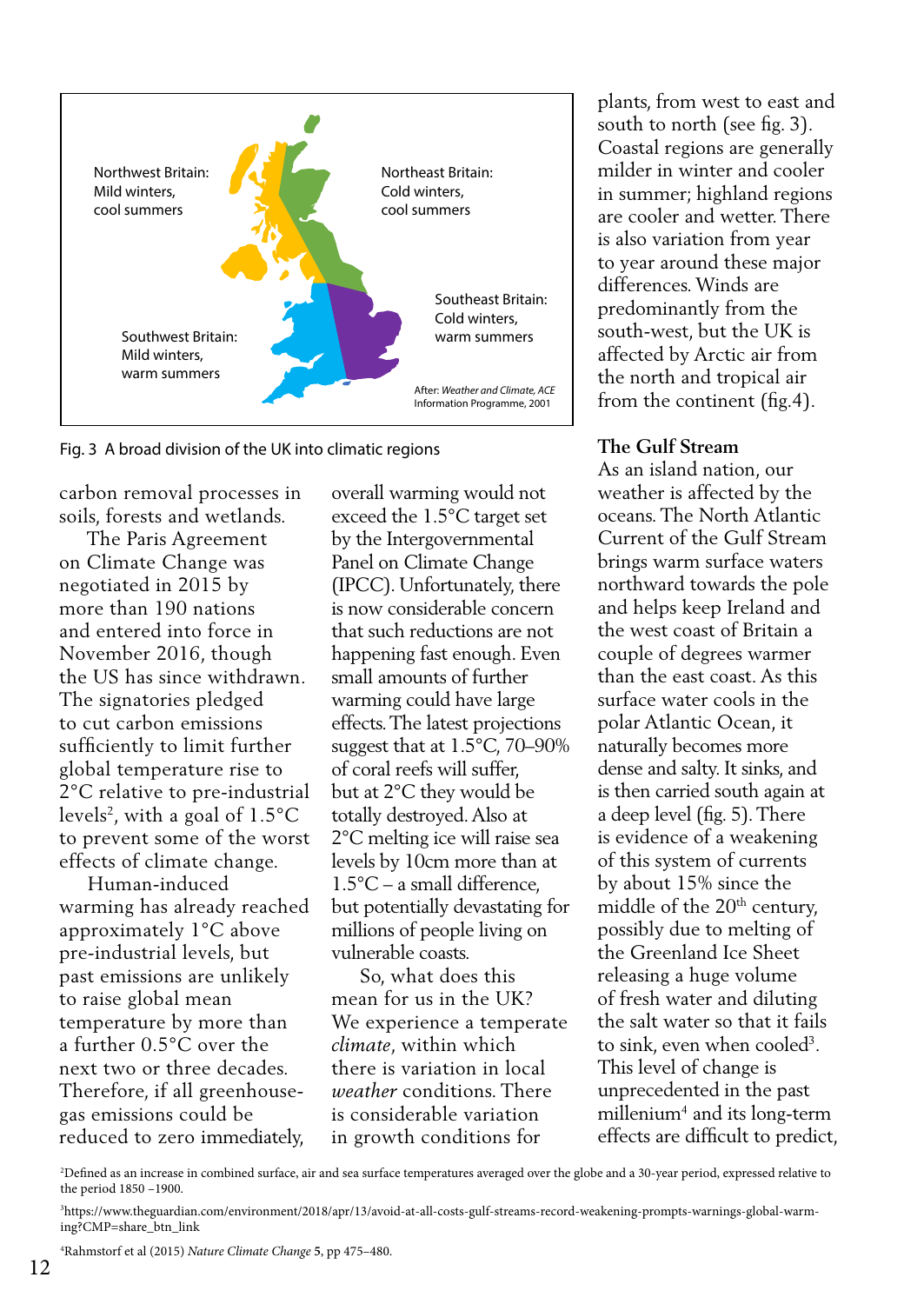According to the Astronomer Royal, Sir Martin Rees, 'flipping' of the Gulf Stream would be a disaster for Western Europe: Britain and neighbouring countries could be plunged into arctic winters like those that currently prevail in similar latitudes in Canada and Siberia5.

#### **The Jet Stream**

The Jet Stream is formed when cold arctic air hits the warmer air from further south. The greater the difference in temperature, the faster the jet stream moves. Here again there are signs that with the melting of the polar ice caps the temperature difference is reduced, with the result that the jet stream has begun to meander and slow down. It also remains in place for longer periods of time, so that weather extremes are prolonged.

 The average temperature in the UK over the decade 2008–2017 was 0.8°C warmer than the 1961–90 average, with 8% more rainfall and 6% more sunshine. With the exception of 2018, summers have been wetter compared to the 1961–90 baseline. The summer of 2017 was





relatively wet, and there was snow in December, but 2017 was still 1°C warmer than the baseline, and ranked as the fifth warmest year in records dating back to 1910. Nine of the ten warmest years for the UK have occurred since 2002, and the ten warmest have all occurred since 1990. The 21st century has so far been warmer than any of the previous three centuries<sup>6</sup>.

 The aim of this article is to remind us of this insidious process and its likely impact on our gardening practices and thoughts. How should we think of 'hardy plants'7 in this new future? How will our gardening practices need to change, and perhaps most importantly, what

can we do as gardeners to mitigate further greenhouse gas emissions and preserve biodiversity in our gardens?

## **Implications for gardens and gardening**

 The Royal Horticultural Society (RHS) has been concerned for some time about the effects of climate change on gardening in the UK. Its report, *Gardening in the Global Greenhouse*, was published in 2002, when climate models were suggesting rising temperatures and consequently warmer summers. Its most recent report, published in 2017, *Gardening in a Changing Climate*, extends its conclusions in the light

6 Met Office, *State of the UK Climate 2017, International Journal of Climatology* 38, Issue S2, pp 1-35, July 2018

<sup>5</sup> Martin Rees (2003) *Our Final Century*, Arrow Books, p 111.

<sup>7</sup> The HPS leaflet, *What is a Hardy Plant?*, points out that a plant's survival is not simply a matter of temperature – weather changeability is an important factor, and understanding the unique microclimate of our gardens, improving winter drainage and insulating roots against frost will give our plants the best chance.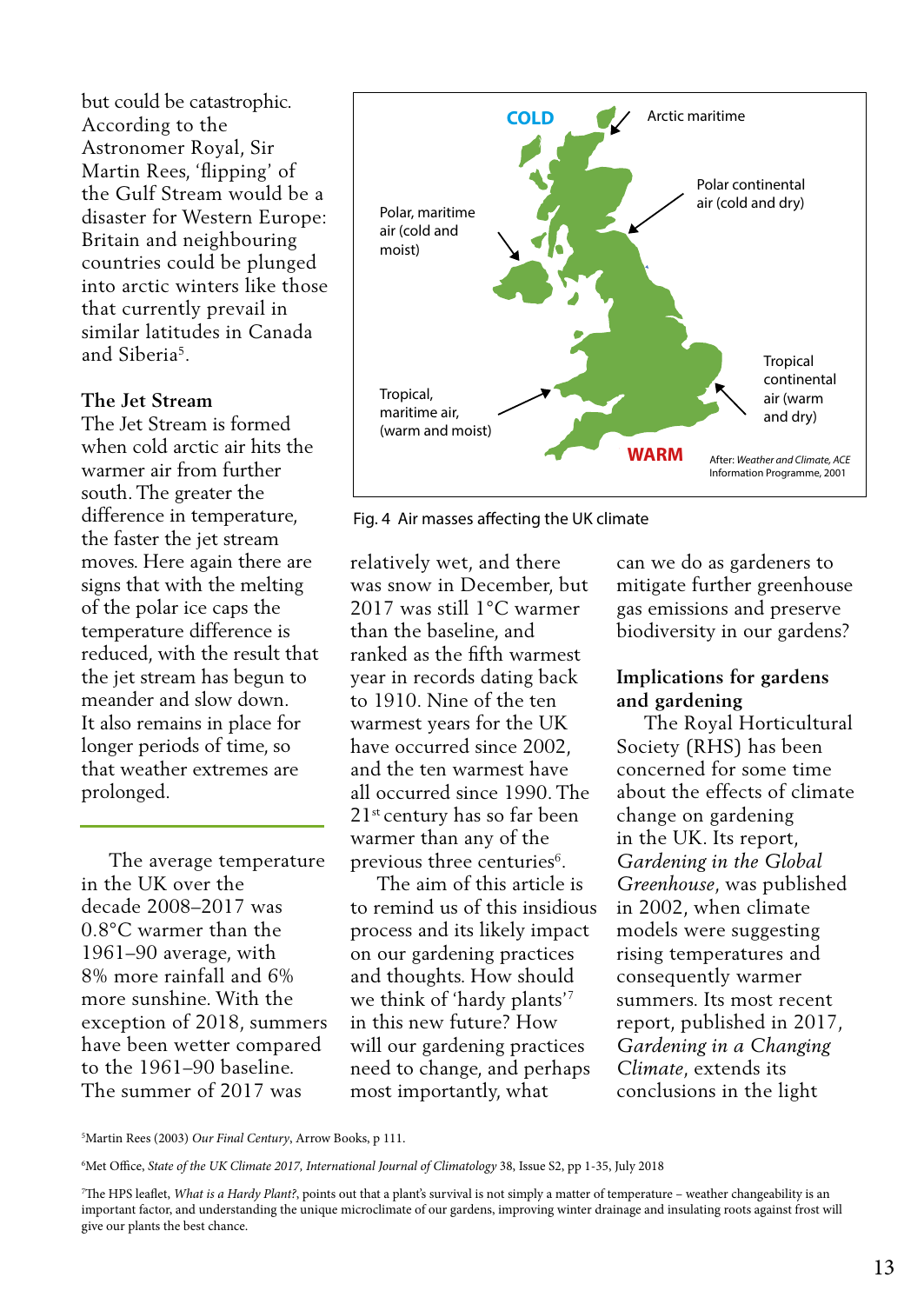of further climate and horticultural research. It is an extensive report of 86 pages, but there is a separate Summary of only 12 pages<sup>8</sup>.

 According to the report, average temperature is projected to increase in all seasons and across all regions of the UK; there will continue to be high year-on-year variability in rainfall, with an increased frequency of very wet days over the winter, particularly in northern areas, while in southern and eastern areas there are likely to be more dry spells over the summer months; gardens close to the coast or near estuaries may experience more flooding due to an increase in the frequency and severity of tidal surges; much of the UK could become totally frost-free in some winters.

 In general, the challenges that can be expected to affect gardeners during this century and beyond are longer growing seasons, with warmer springs and autumns; extremes of wet weather with flooding, waterlogging and consequent leaching of nutrients; shortages of water in hot, dry periods; extension of the ranges of some pests and diseases, including some new ones previously poorly adapted to UK conditions; possible escapes from gardens of exotic plant introductions to become invasive in the wild; effects on pollinators of changes in flowering times.



Fig. 5 The path of the Gulf Stream in the North Atlantic. Source: NASA

All these changes will vary in significance in relation to the regional differences that already exist.

 Because plants are at the base of the food chain, anything that affects plants has an impact on other parts of the ecosystem. Many interactions between species are becoming mistimed because of differential phenological shifts in response to climate change. According to Jill Attenborough of the Woodland Trust, in the UK spring is coming about two weeks earlier than 30–50 years ago, and autumn about a week later. Many trees, such as oak, horse chestnut and sycamore, are coming into leaf much earlier; butterflies and moths are responding faster than blue tits, which time their broods to correspond with peak availability of caterpillars to feed their chicks. Similarly, differential responses in timing between the flowering of plants and the emergence of the insects which pollinate them could threaten the survival of both.

 A technique called *niche modelling* has been used to predict whether a species might die out, do better, or be relatively stable under various climate-change scenarios. By mapping the distribution of a plant species against the range of climatic variables it currently experiences, mathematical models are constructed to assess its likely fate as the climate changes. Most of these studies are based on plants growing in the wild, but an example of a garden plant subjected to this analysis and cited in the RHS Report is *Cyclamen*. Niche models for 20 species in this genus suggest that more than half will lose all the habitat in their natural ranges by 2050, and so be at a high risk of extinction because migration rates through natural seed dispersal will be too slow to keep pace with the changing climate.

 While the effects of climate change will undoubtedly be disruptive to established ecosystems and current adaptive distributions of plants, it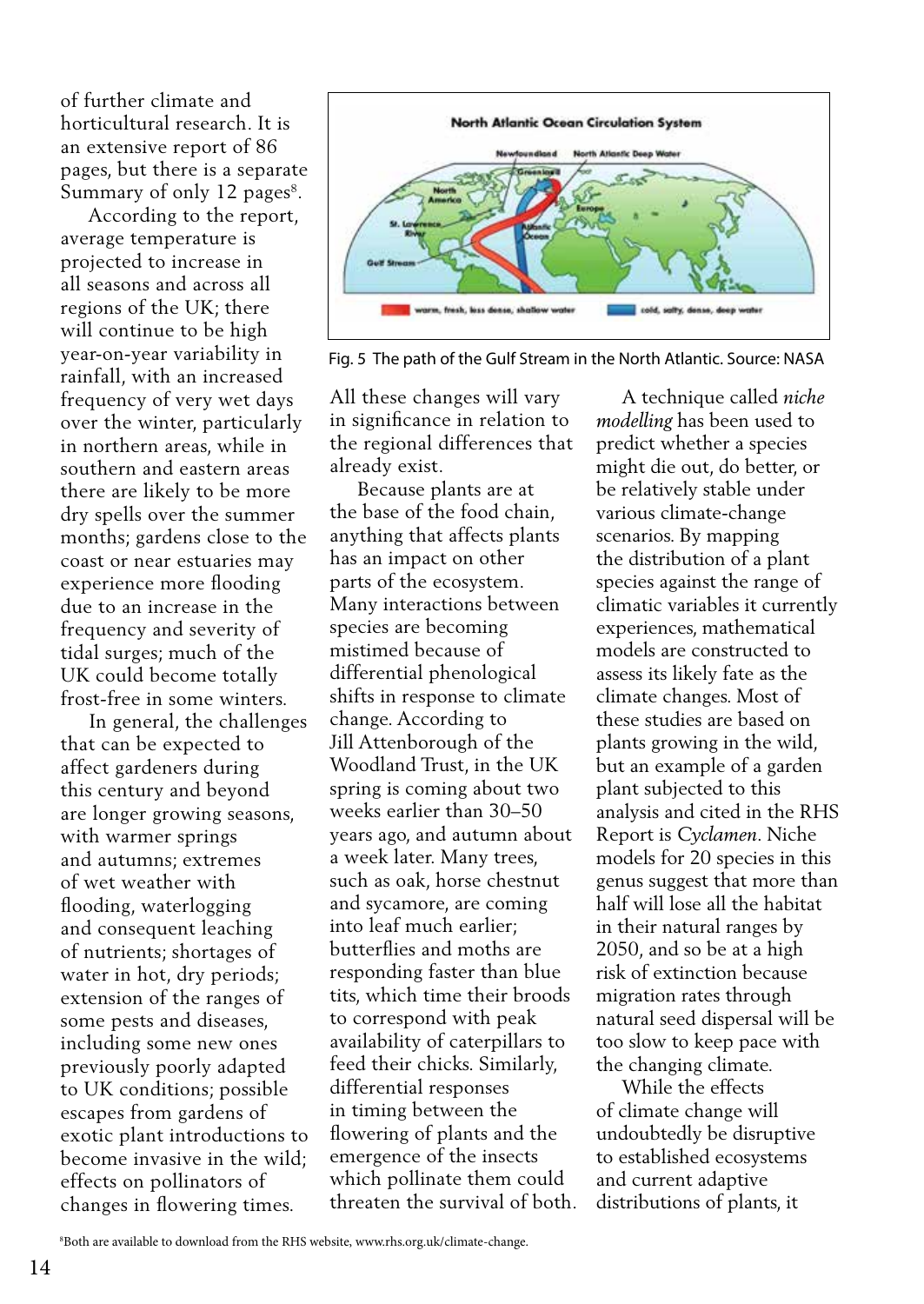is worth bearing in mind that longer growing seasons, warmer temperatures, higher rainfall and higher CO<sub>2</sub> concentrations can open up new opportunities as well as challenges for gardeners.

## **Adaptations in gardening practice**

 Using projections from the Fifth Assessment Report of the IPCC, the RHS report of 2017 focuses on gardens in three different UK regions to show the likely conditions in each by 2100, and the sorts of design features that could be adopted in response. Few if any reading this will see 2100, but the changes may come faster than we expect.

## **West Country**

 The expectation is a frost-free climate with mild, humid winters; rainfall will be heavy in the winter and moderate in the summer; and the growing season will be longer. Gardeners might make raised beds to lift the roots of traditional favourite plants, such as alliums, asters, dianthus, geraniums and tulips, above the water table; plant shrubs and small trees rather than large trees which on wet soil could be toppled by high winds; and make a rain garden to deal with heavy rainfall events. [A rain garden is a shallow depressed area, strategically placed to catch stormwater run-off from roofs and impermeable surfaces,

with plants that can stand waterlogging for up to 48 hours as the water slowly drains through the soil.]

# **East Anglia**

 This region will have a largely Mediterranean climate, with temperatures perhaps 5°C warmer than now, moderate rainfall in the winter, but relatively dry summers. However, it should be possible to grow a greater range of plants, subject to the limitations of dry soils in summer. Evergreen sclerophyllous plants, their leaves adapted to prevent moisture loss, such as *Arbutus* spp., *Quercus ilex*, eucalyptus and bay, could thrive, as well as drought-tolerant pines and palms; lawns could be replaced by dry meadows (fig. 6) with naturalised bulbs; shady patios could become extra rooms for sitting outside in the higher temperatures; downpipes from roofs would lead rain water to underground tanks for storage for summer watering.

## **Northern England**

 The RHS report makes no distinction between the east and west regions of northern England; the west currently has milder winters and higher rainfall, but the possible weakening of the gulf stream owing to climate change might have reduced this difference by 2100. The northern regions generally are expected to

have more extreme weather events, including heat waves and heavy rain. Although generally warmer by about 2°C than present, there will still be a significant risk of frost. Plants will be chosen for resistance to wind, waterlogging and drought, but gardening under protection such as greenhouses, polythene tunnels and conservatories is likely to be more important. Plants grown in containers can be moved to and from unprotected and protected areas. Drains and raingarden areas might be common to divert water away from buildings during heavy rain.

 As gardeners, we love and care about plants, both aesthetically and for home-grown production, but outside our gardens humans have exploited



Fig. 6 A prairie garden, adapted to hot, dry summers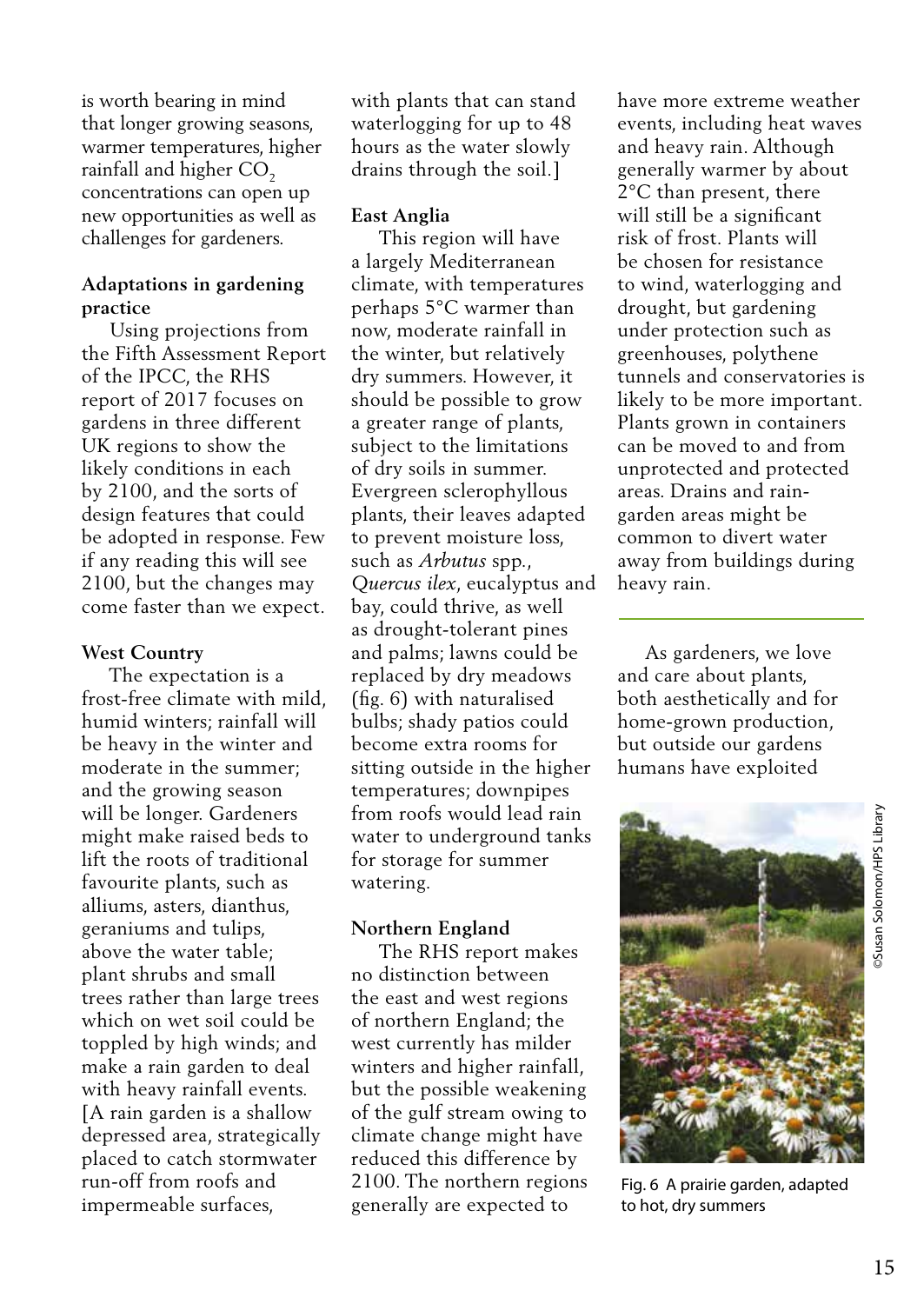their chosen crop plants on a massive scale. The Industrial Revolution wasn't only about factories, smoking chimneys and coalconsuming machines; it also led to the industrialisation of agriculture. Farm machinery has largely replaced human labour, and plant and animal husbandry has also been industrialised. Billions of farm animals live today as part of a mechanised assembly line, and cereal varieties with all genetic variation bred out of them are grown over huge areas of monoculture with attendant chemical-spray regimes and consequent near-elimination of natural meadow plants and many bird, mammal and insect species. Vast areas of rainforest have been destroyed to grow oil-palm plantations and to rear beef cattle. The consequences of this intensive production in terms of declining biodiversity and the pollution of the land, seas and atmosphere, are now horribly apparent.

 Horticulture too is culpable, for its considerable use of peat-based composts<sup>9</sup>, with consequent destruction of an important carbon sink and water-absorbing resource, together with the biodiversity unique to peatbog habitats.

**What can we do?** Against these large events our humble gardens may seem insignificant, but gardens do matter! They are habitats that we can influence and manage, unlike the fields around us, and in the UK they occupy a significant area. Urban gardens alone cover about 25% of the total urban area in many cities and, because more than 80% of the UK population lives in towns and cities, we can make a difference with our front and back gardens. New initiatives such as Energy Garden Projects at overground railway stations around London can increase garden and wildlife areas. An example is Brondesbury Park<sup>10</sup> where, in just under a year, and thanks to the hard work of local residents, station staff, volunteers and the Green Team, it has become a community garden with vegetables and flowers, a solar-powered pump, compost bin and hedgehog house.

 A 2011 RHS Science Review<sup>11</sup> pointed out that gardens can help control urban temperatures, protect us from extreme heat and cold, save on energy bills, help prevent flooding, provide important habitats for wildlife and improve human health, both psychologically and physically. Vegetated areas can reduce temperature by shading (trees and climbers) and evapotranspiration (plants with silvery leaves

having high albedo, such as *Stachys byzantina*, can also help to cool their immediate environment by reflecting solar energy back into space). Models suggest that a 10% increase in vegetated surfaces in urban areas can help control summer rises in temperature, while in winter, hedges and trees strategically placed around buildings can provide wind breaks. Trees can intercept intense rain, slowing run-off by holding water temporarily in their canopies, while garden soils will naturally absorb rainfall, relieve pressures on urban drains and help reduce flooding. The benefits of cultivated front gardens, aesthetically, functionally and ecologically in terms of the biodiversity they attract, and the converse risks of unregulated paving of these areas, need to be more widely recognised. British gardens might have the ideal conditions to grow genera and species at risk from the effects of climate change, and by using horticultural techniques to look after them, gardeners can play a useful role in their conservation.

 We can expect to modify our gardening strategies in response to the changing environment over the next few decades, and not all the changes will be difficult or unwelcome: gardeners

9 *A wild anger* (about the exploitation of peat resources by gardeners), Rosemary FitzGerald *The Hardy Plant* Spring 2018, Vol.39 No. 1

10http://energygarden.org.uk/brondesbury-park-station-update/

<sup>11</sup>*Urban Gardens* Science Review, https://www.rhs.org.uk/get-involved/greening-grey-britain/why